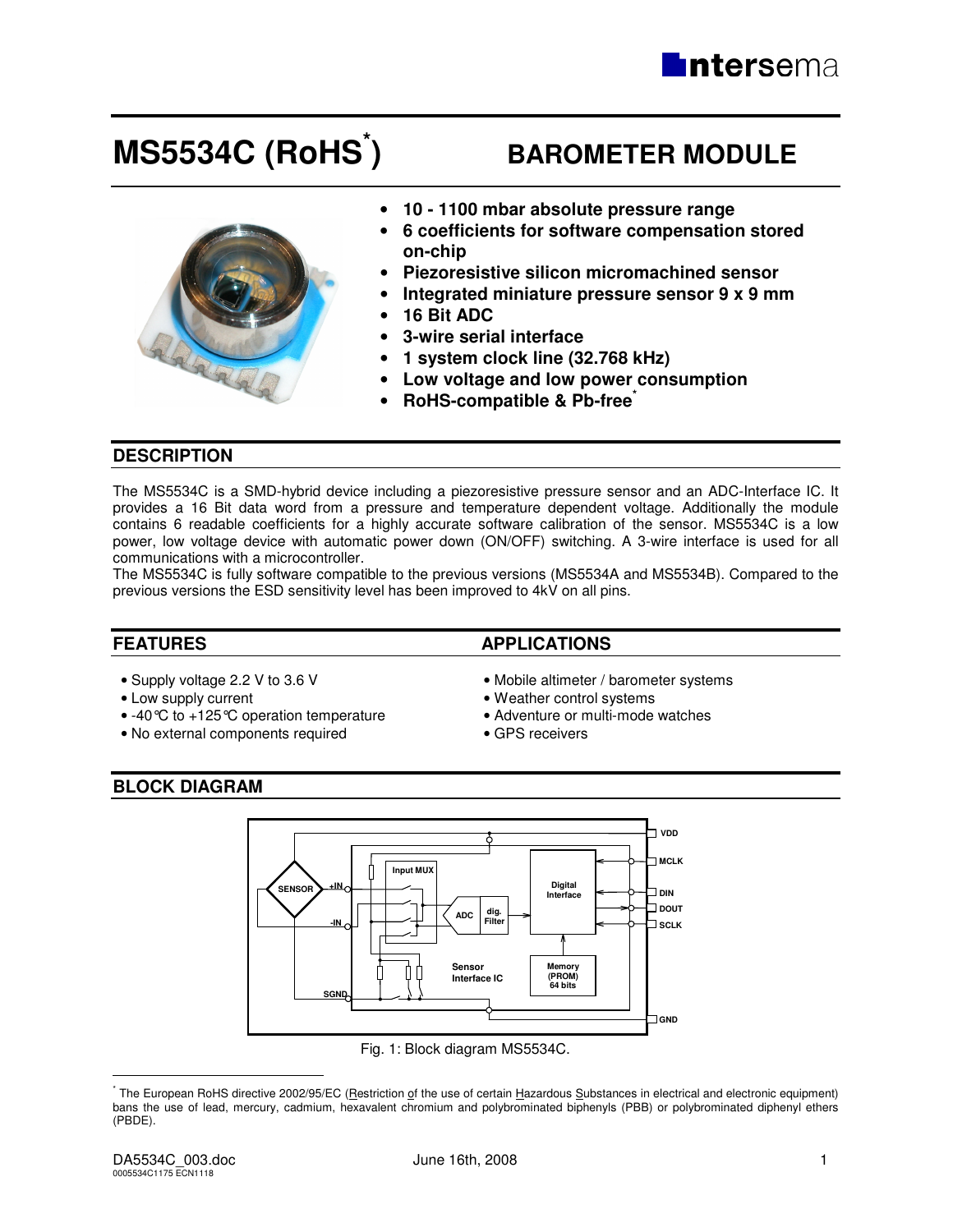

# **PIN CONFIGURATION**



Fig. 2: Pin configuration of MS5534CM.

| <b>Pin Name</b> | <b>Pin</b> | Type | <b>Function</b>              |
|-----------------|------------|------|------------------------------|
| <b>GND</b>      |            | G    | Ground                       |
| <b>SCLK</b>     | 2          |      | Serial data clock            |
| <b>DOUT</b>     | 3          |      | Data output                  |
| <b>DIN</b>      |            |      | Data input                   |
| <b>MCLK</b>     | 5          |      | Master clock (32.768 kHz)    |
| <b>VDD</b>      | 6          | P    | Positive supply voltage      |
| <b>PEN (1)</b>  |            |      | Programming enable           |
| PV(1)           | 8          | Ν    | Negative programming voltage |

# **NOTES**

1) Pin 7 (PEN) and PIN 8 (PV) are only used by the manufacturer for calibration purposes and should not be connected.

# **ABSOLUTE MAXIMUM RATINGS**

| <b>Parameter</b>    | Symbol   | <b>Conditions</b>              | Min    | Max    | Unit        | <b>Notes</b> |
|---------------------|----------|--------------------------------|--------|--------|-------------|--------------|
| Supply voltage      | VDD      | $Ta = 25 °C$                   | $-0.3$ |        |             |              |
| Storage temperature | <b>S</b> |                                | -40    | $+125$ | $^{\circ}C$ |              |
|                     |          | MS5534-CP, Ta = $25^{\circ}$ C |        | 5      | bar         |              |
| Overpressure        |          | MS5534-CM, Ta = $25^{\circ}$ C |        | 10     | bar         |              |

# **NOTES**<br>1) Stor

Storage and operation in an environment of dry and non-corrosive gases.

2) The MS5534CM is qualified referring to the ISO Standard 2281 and can withstand an absolute pressure of 11 bar in salt water or 100 m water respectively.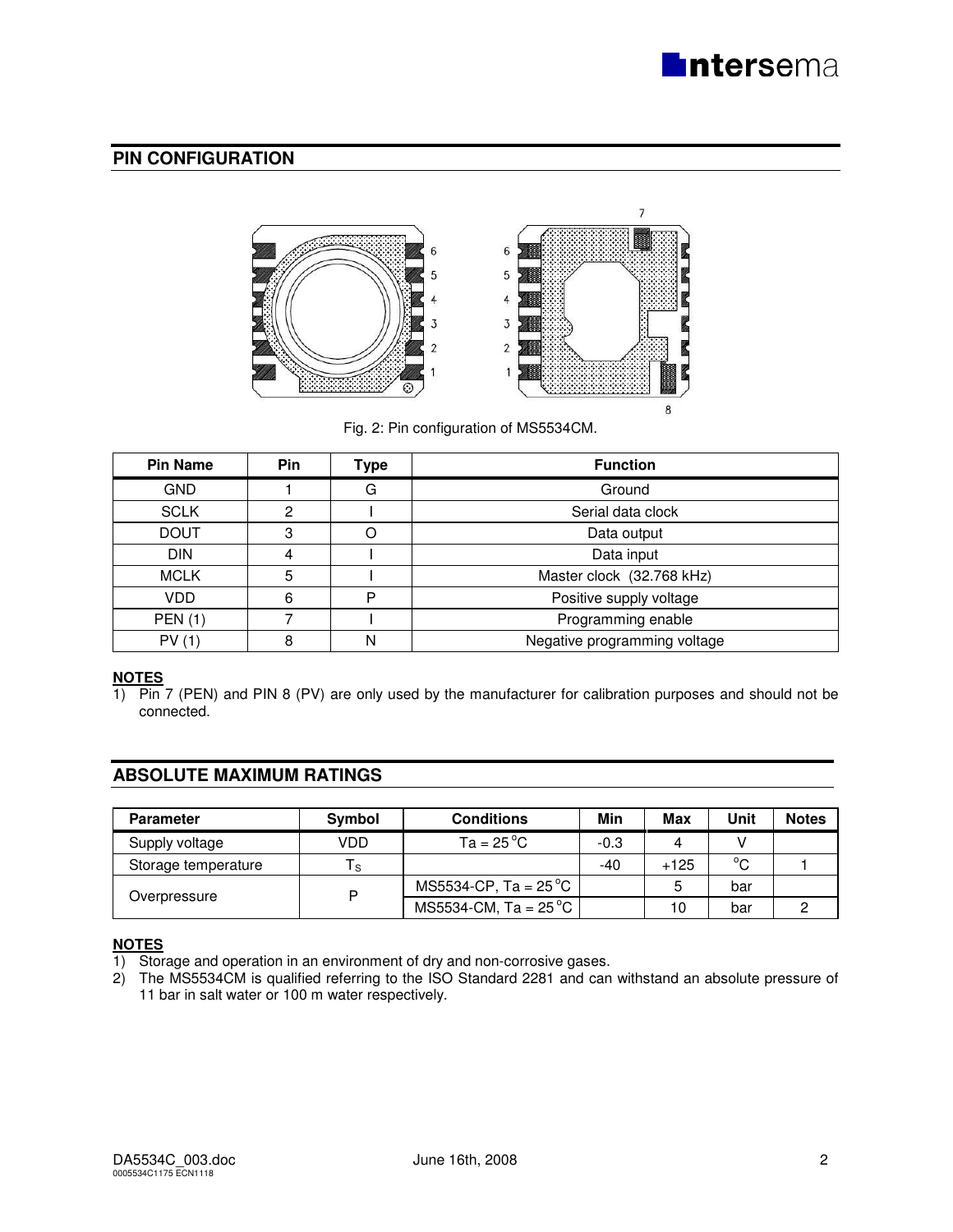# **RECOMMENDED OPERATING CONDITIONS**

|                                                                                      |                              |                     | $(Ta = 25^{\circ}C, VDD = 3.0 V$ unless noted otherwise) |        |        |                |
|--------------------------------------------------------------------------------------|------------------------------|---------------------|----------------------------------------------------------|--------|--------|----------------|
| <b>Parameter</b>                                                                     | Symbol                       | <b>Conditions</b>   | Min.                                                     | Typ.   | Max    | Unit           |
| Operating pressure range                                                             | р                            |                     | 10                                                       |        | 1100   | mbar<br>abs.   |
| Supply voltage                                                                       | VDD.                         |                     | 2.2                                                      | 3.0    | 3.6    | V              |
| Supply current,<br>average $(1)$<br>during conversion (2)<br>standby (no conversion) | lavg<br>$I_{SC}$<br>$I_{SS}$ | $VDD = 3.0 V$       |                                                          | 4<br>1 | 0.1    | μA<br>mA<br>μA |
| Current consumption into<br>MCLK(3)                                                  |                              | $MCLK = 32.768 kHz$ |                                                          |        | 0.5    | μA             |
| Operating temperature<br>range                                                       | т                            |                     | $-40$                                                    |        | $+125$ | °C             |
| Conversion time                                                                      | $t_{conv}$                   | $MCLK = 32.768 kHz$ |                                                          |        | 35     | ms             |
| External clock signal (4)                                                            | <b>MCLK</b>                  |                     | 30.000                                                   | 32.768 | 35,000 | <b>kHz</b>     |
| Duty cycle of MCLK                                                                   |                              |                     | 40/60                                                    | 50/50  | 60/40  | $\%$           |
| Serial data clock                                                                    | <b>SCLK</b>                  |                     |                                                          |        | 500    | kHz            |

# **NOTES**<br>1) Und

Under the assumption of one conversion every second. Conversion means either a pressure or a temperature measurement started by a command to the serial interface of MS5534C.

- 2) During conversion the sensor will be switched on and off in order to reduce power consumption; the total on time within a conversion is about 2 ms.
- 3) This value can be reduced by switching off MCLK while MS5534C is in standby mode.
- 4) It is strongly recommended that a crystal oscillator be used because the device is sensitive to clock jitter. A square-wave form of the clock signal is a must.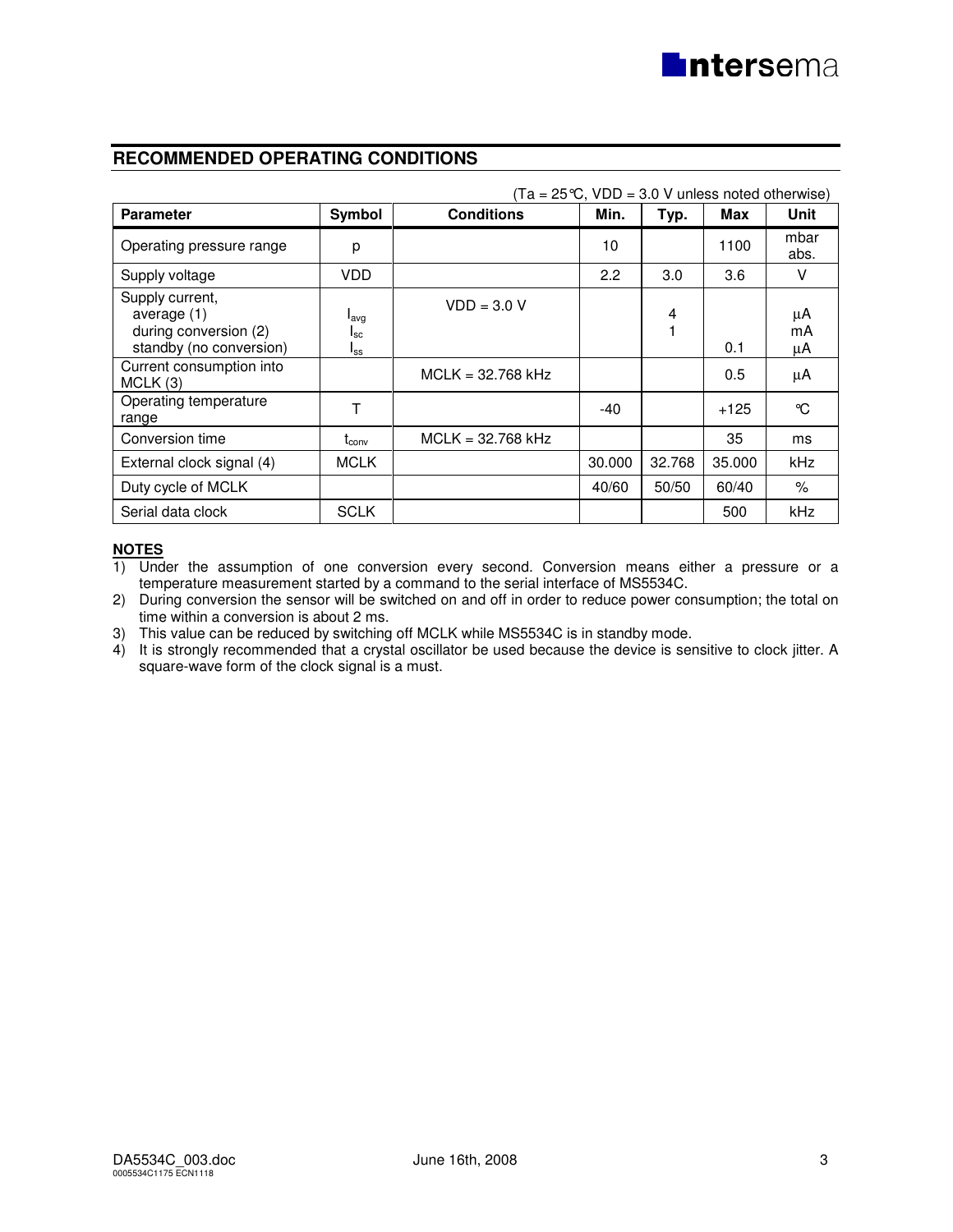# **ELECTRICAL CHARACTERISTICS**

#### **DIGITAL INPUTS**

|                    |                            |                   |         |     | $T = -40^{\circ}C$ 125 °C, VDD = 2.2 V  3.6 V) |      |
|--------------------|----------------------------|-------------------|---------|-----|------------------------------------------------|------|
| <b>Parameter</b>   | Symbol                     | <b>Conditions</b> | Min     | Typ | Max                                            | Unit |
| Input High Voltage | $\mathsf{V}_{\mathsf{IH}}$ |                   | 80% VDD |     | 100% VDD                                       |      |
| Input Low Voltage  | $\mathsf{V}_{\mathsf{IL}}$ |                   | 0% VDD  |     | 20% VDD                                        |      |
| Signal Rise Time   |                            |                   |         | 200 |                                                | ns   |
| Signal Fall Time   |                            |                   |         | 200 |                                                | ns   |

# **DIGITAL OUTPUTS**

#### $(T = -40^{\circ}C \dots 125^{\circ}C, VDD = 2.2 V \dots 3.6 V)$

| <b>Parameter</b>          | Symbol          | <b>Conditions</b>                    | Min       | Typ | Max      | Unit |
|---------------------------|-----------------|--------------------------------------|-----------|-----|----------|------|
| Output High Voltage       | V <sub>он</sub> | $I_{\text{source}} = 0.6 \text{ mA}$ | 80% VDD   |     | 100% VDD |      |
| <b>Output Low Voltage</b> | $V_{OL}$        | $I_{\text{sink}} = 0.6 \text{ mA}$   | $0\%$ VDD |     | 20% VDD  |      |
| Signal Rise Time          |                 |                                      |           | 200 |          | ns   |
| Signal Fall Time          |                 |                                      |           | 200 |          | ns   |

# **AD-CONVERTER**

 $(T = -40^{\circ}C \dots 125^{\circ}C, VDD = 2.2 V \dots 3.6 V)$ 

| <b>Parameter</b>       | Symbol | <b>Conditions</b>      | Min  | Typ | Max   | <b>Unit</b> |
|------------------------|--------|------------------------|------|-----|-------|-------------|
| Resolution             |        |                        |      | 16  |       | Bit         |
| Linear Range           |        |                        | 4000 |     | 40000 | <b>LSB</b>  |
| <b>Conversion Time</b> |        | $MCLK = 32.768$<br>kHz |      |     | 35    | ms          |
| INL                    |        | Within linear<br>range | -5   |     | +5    | LSB         |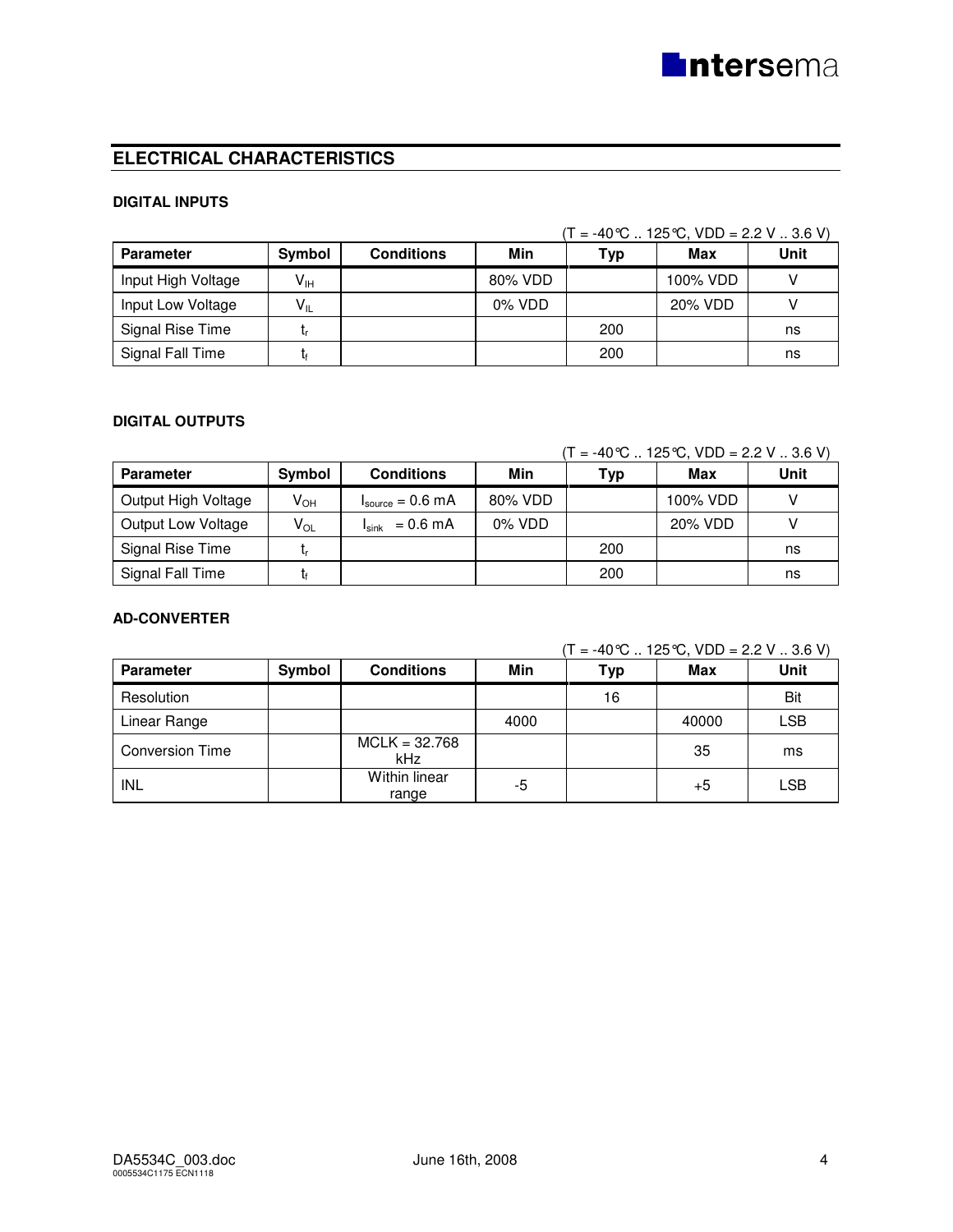# **PRESSURE OUTPUT CHARACTERISTICS**

With the calibration data stored in the interface IC of the MS5534C the following characteristics can be achieved:

| <b>Parameter</b>                     | <b>Conditions</b>                                 | Min    | <b>Typ</b> | Max    | (VDD = 3.0 V unless noted otherwise)<br>Unit | <b>Notes</b>   |
|--------------------------------------|---------------------------------------------------|--------|------------|--------|----------------------------------------------|----------------|
| Resolution                           |                                                   |        | 0.1        |        | mbar                                         |                |
| <b>Absolute Pressure Accuracy</b>    | $p = 750$ 1100 mbar<br>$T_a = 25^{\circ}C$        | $-1.5$ |            | $+1.5$ | mbar                                         | 2              |
| <b>Relative Pressure Accuracy</b>    | $p = 750$ 1100 mbar<br>$T_a = 25^{\circ}C$        | $-0.5$ |            | $+0.5$ | mbar                                         | 3              |
| <b>Relative Pressure Error over</b>  | $T = 0  +85$ °C<br>$p = 300$ $\ldots$ 1000 mbar   | $-2$   |            | $+2$   | mbar                                         | 4              |
| Temperature                          | $T = -40$ +125 °C<br>$p = 300$ $\ldots$ 1000 mbar | -8     |            | $+5$   | mbar                                         | $\overline{4}$ |
| Long-term Stability                  | 12 months                                         |        | $-1$       |        | mbar                                         | 5              |
| Maximum Error over Supply<br>Voltage | $VDD = 2.23.6 V$<br>$p = const.$                  | $-1.6$ |            | $+1.6$ | mbar                                         |                |
|                                      |                                                   |        |            |        |                                              |                |

### **NOTES**

1) A stable pressure reading of the given resolution requires taking the average of 2 to 4 subsequent pressure values due to noise of the ADC.

- 2) Maximum error of pressure reading over the pressure range.
- 3) Maximum error of pressure reading over the pressure range after offset adjustment at one pressure point.
- 4) With the second-order temperature compensation as described in Section "FUNCTION". See next section for typical operating curves.
- 5) The long-term stability is measured with non-soldered devices.

# **TEMPERATURE OUTPUT CHARACTERISTICS**

This temperature information is not required for most applications, but it is necessary to allow for temperature compensation of the pressure output.  $(1000 - 3.0)$  under  $(1000 - 3.0)$ 

|                                      |                           |        |      |        | (VDD = 3.0 V unless noted otherwise) |              |
|--------------------------------------|---------------------------|--------|------|--------|--------------------------------------|--------------|
| <b>Parameter</b>                     | <b>Conditions</b>         | Min    | Тур  | Max    | Unit                                 | <b>Notes</b> |
| Resolution                           |                           | 0.005  | 0.01 | 0.015  | $\mathrm{C}$                         |              |
|                                      | $T = 20^{\circ}C$         | $-0.8$ |      | 0.8    | ℃                                    |              |
| Accuracy                             | $T = -20$ $+85^{\circ}$ C | -2     |      | $+2$   | °C                                   |              |
|                                      | $T = -40+125$ °C          | -6     |      | $+3$   | °C                                   |              |
| Maximum Error over Supply<br>Voltage | $VDD = 2.23.6 V$          | $-0.2$ |      | $+0.2$ | °C                                   | 2            |

### **NOTES**

1) With the second-order temperature compensation as described in Section "FUNCTION". See next section for typical operating curves.

2) At  $Ta = 25 °C$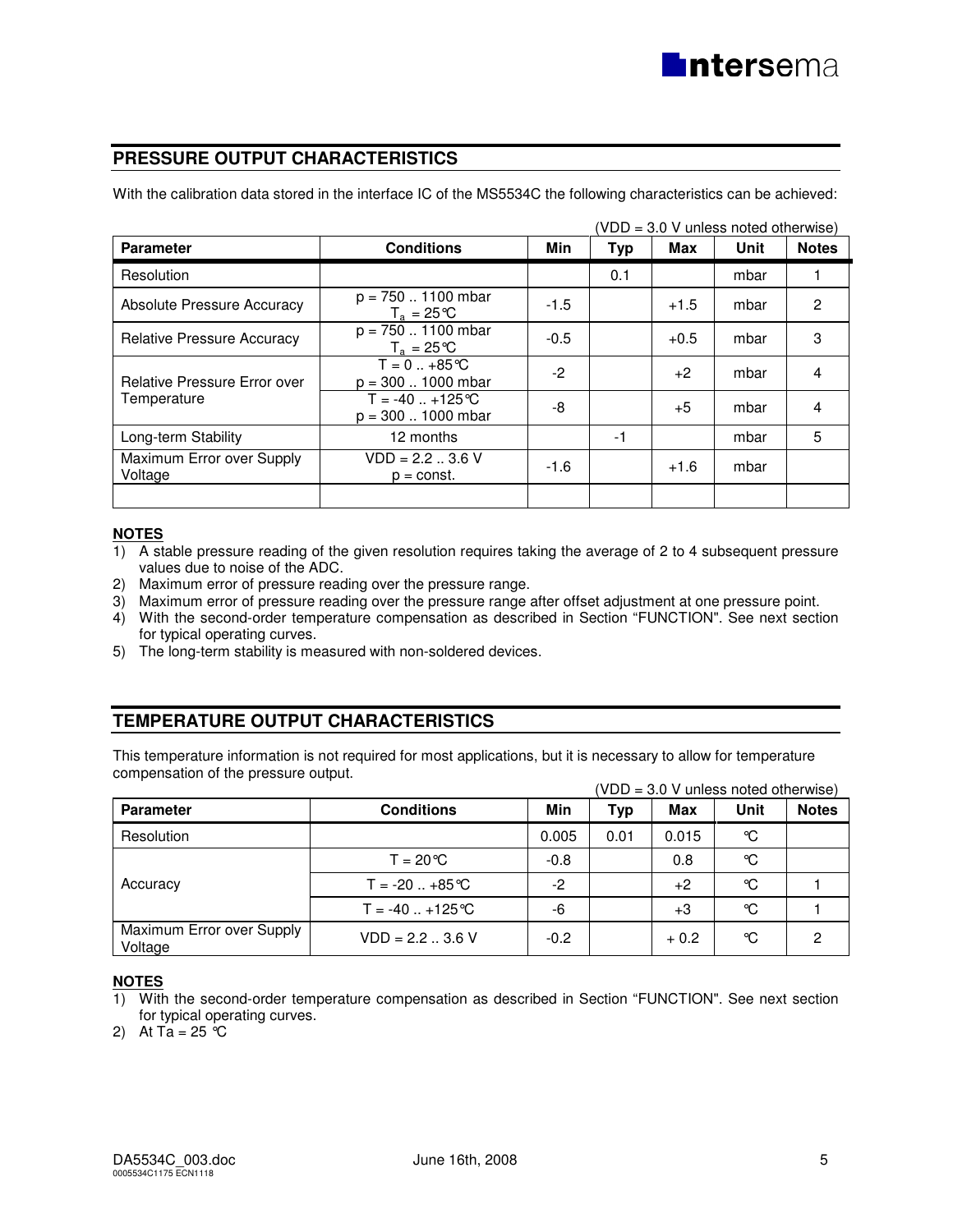# **TYPICAL PERFORMANCE CURVES**

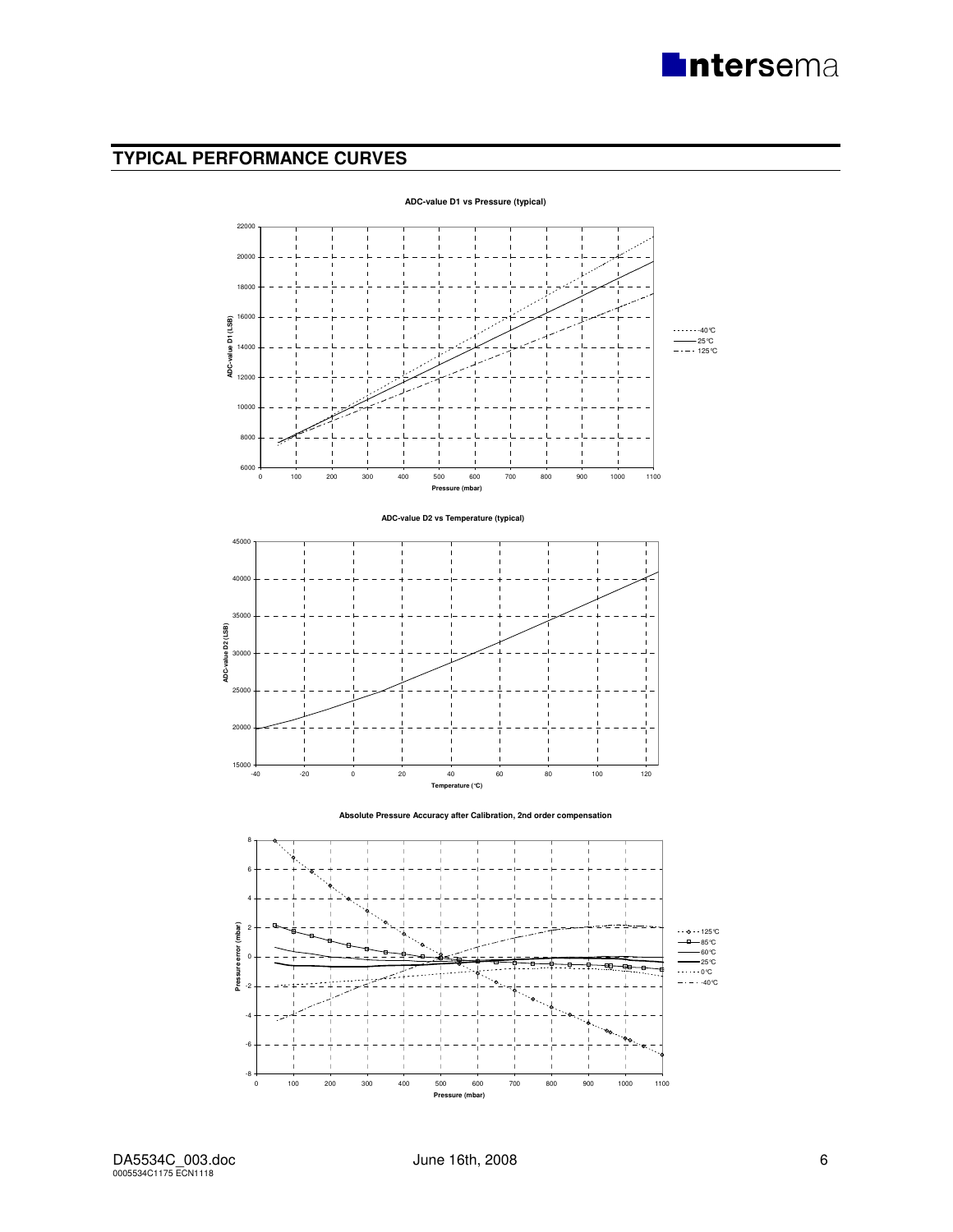

#### **Temperature Error Accuracy vs temperature (typical)**



**Pressure Error Accuracy vs temperature (typical)**

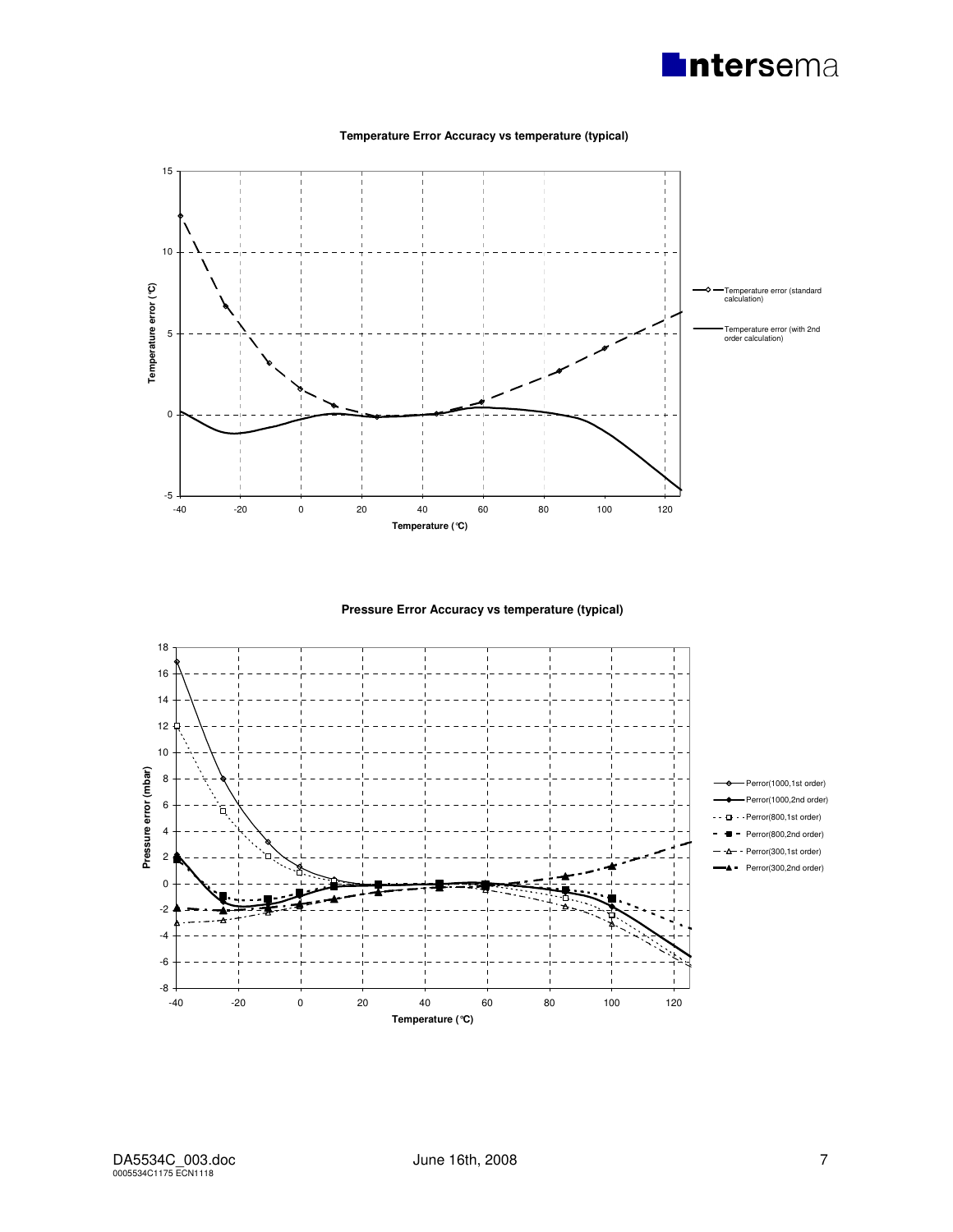



#### **Pressure error vs supply voltage (typical)**

**Temperature error vs supply voltage (typical)**

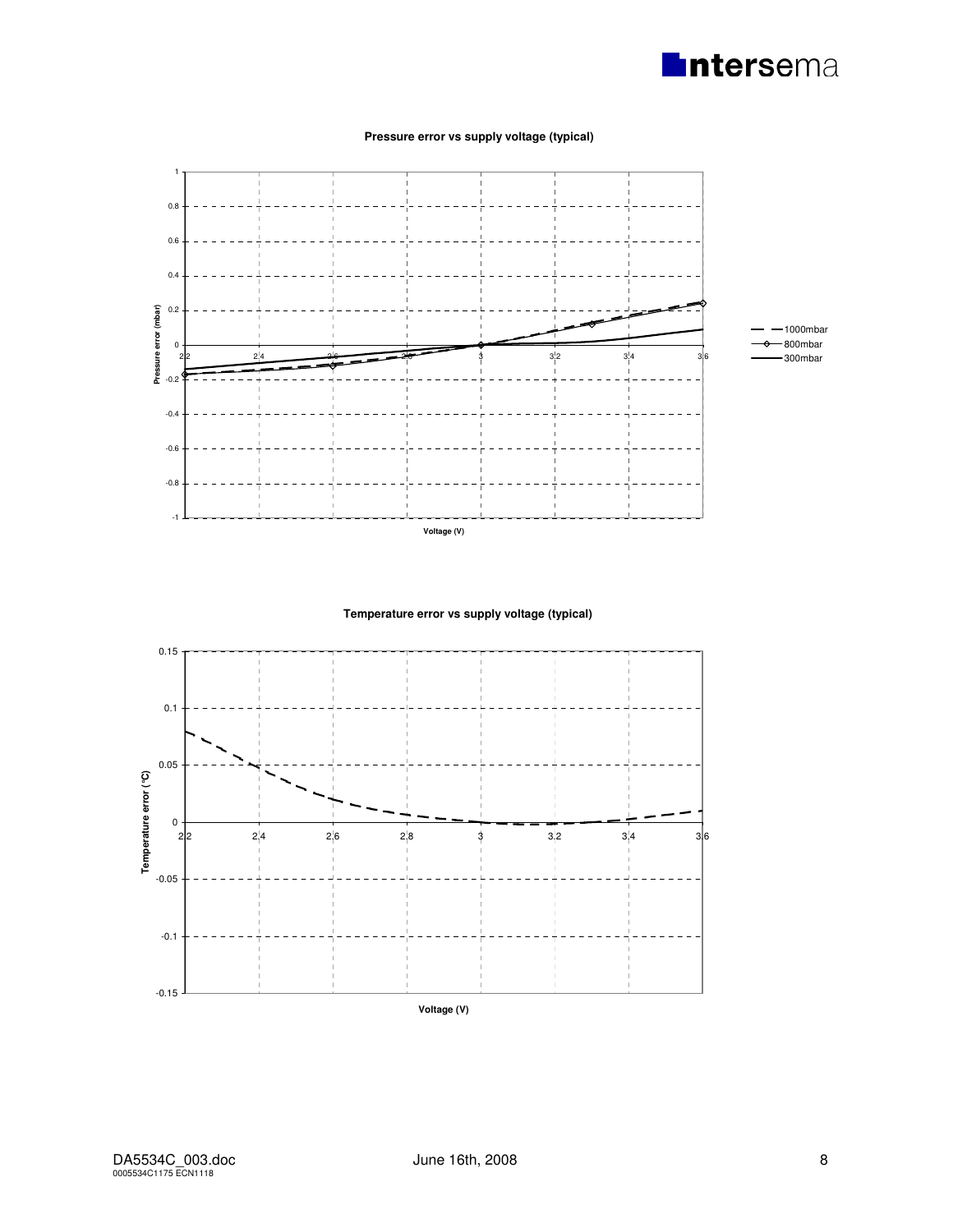# **FUNCTION**

#### **GENERAL**

The MS5534C consists of a piezoresistive sensor and a sensor interface IC. The main function of the MS5534C is to convert the uncompensated analogue output voltage from the piezoresistive pressure sensor to a 16-Bit digital value, as well as providing a 16-Bit digital value for the temperature of the sensor.

- measured pressure (16-Bit) measured pressure (16-Bit)
- measured temperature (16-Bit) "D2"

As the output voltage of a pressure sensor is strongly dependent on temperature and process tolerances, it is necessary to compensate for these effects. This compensation procedure must be performed by software using an external microcontroller.



For both pressure and temperature measurement the same ADC is used (sigma delta converter):

- for the pressure measurement, the differential output voltage from the pressure sensor is converted
- for the temperature measurement, the sensor bridge resistor is sensed and converted

During both measurements the sensor will only be switched on for a very short time in order to reduce power consumption. As both, the bridge bias and the reference voltage for the ADC are derived from VDD, the digital output data is independent of the supply voltage.

#### **FACTORY CALIBRATION**

Every module is individually factory calibrated at two temperatures and two pressures. As a result, 6 coefficients necessary to compensate for process variations and temperature variations are calculated and stored in the 64- Bit PROM of each module. These 64-Bit (partitioned into four words of 16-Bit) must be read by the microcontroller software and used in the program converting D1 and D2 into compensated pressure and temperature values.

#### **PRESSURE AND TEMPERATURE MEASUREMENT**

The sequence of reading pressure and temperature as well as of performing the software compensation is depicted in Fig. 3 and Fig. 5.

First the Word1 to Word4 have to be read through the serial interface. This can be done once after reset of the microcontroller that interfaces to the MS5534C. Next the compensation coefficients C1 to C6 are extracted using Bit-wise logical- and shift-operations (refer to Fig. 4 for the Bit-pattern of Word1 to Word4).

For the pressure measurement the microcontroller has to read the 16 Bit values for pressure (D1) and temperature (D2) via the serial interface in a loop (for instance every second). Then, the compensated pressure is calculated out of D1, D2 and C1 to C6 according to the algorithm in Fig. 3 (possibly using quadratic temperature compensation according to Fig. 5). All calculations can be performed with signed 16-Bit variables. Results of multiplications may be up to 32-Bit long (+sign). In the flow according to Fig. 3 each multiplication is followed by a division. This division can be performed by Bit-wise shifting (divisors are to the power of 2). It is ensured that the results of these divisions are less than 65536 (16-Bit).

For the timing of signals to read out Word1 to Word4, D1, and D2 please refer to the paragraph "Serial Interface".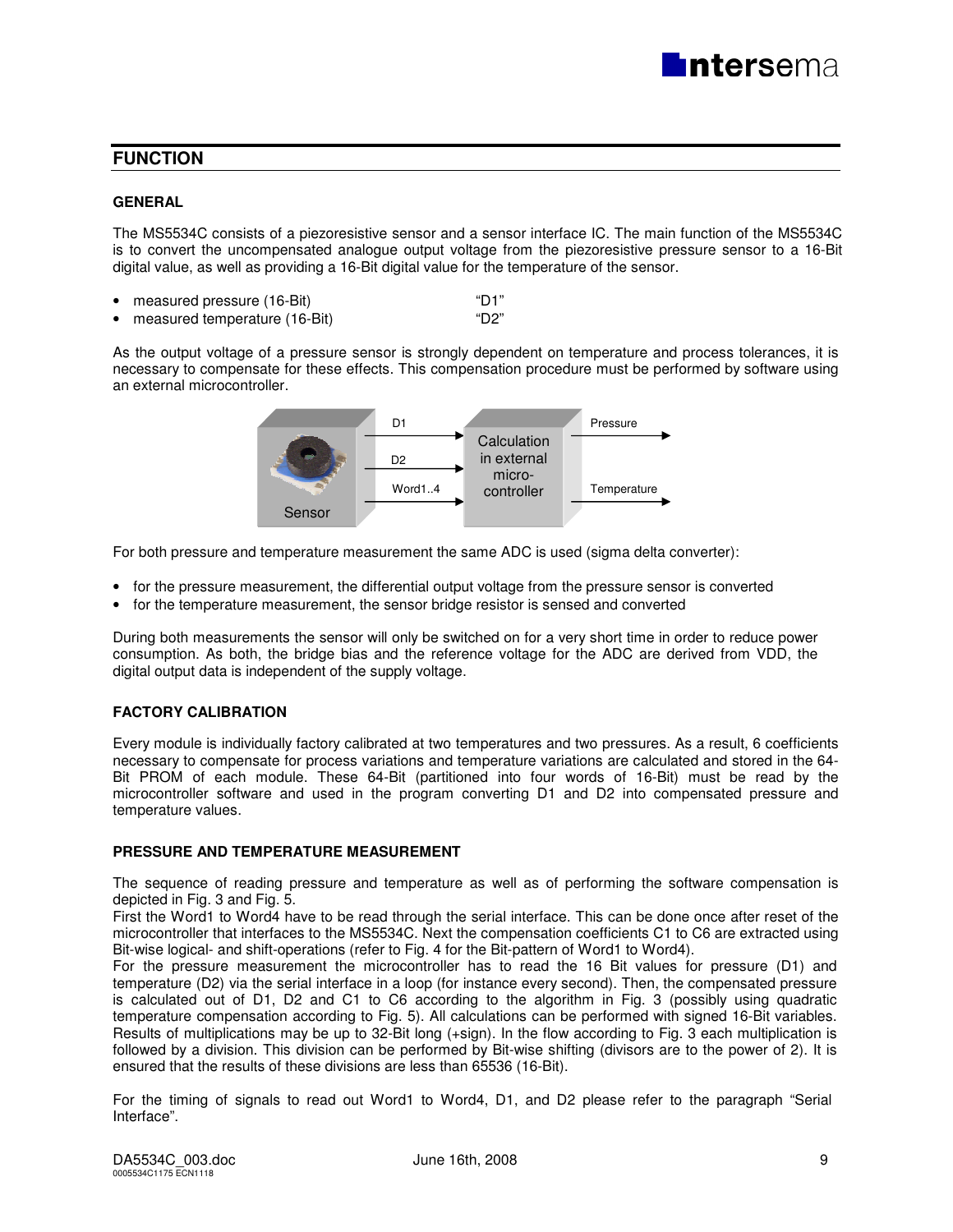



Fig. 3: Flow chart for pressure and temperature reading and software compensation.

# **NOTES**

- 1) Readings of D2 can be done less frequently, but the display will be less stable in this case.
- 2) For a stable display of 0.1 mbar resolution, it is recommended to display the average of 8 subsequent pressure values.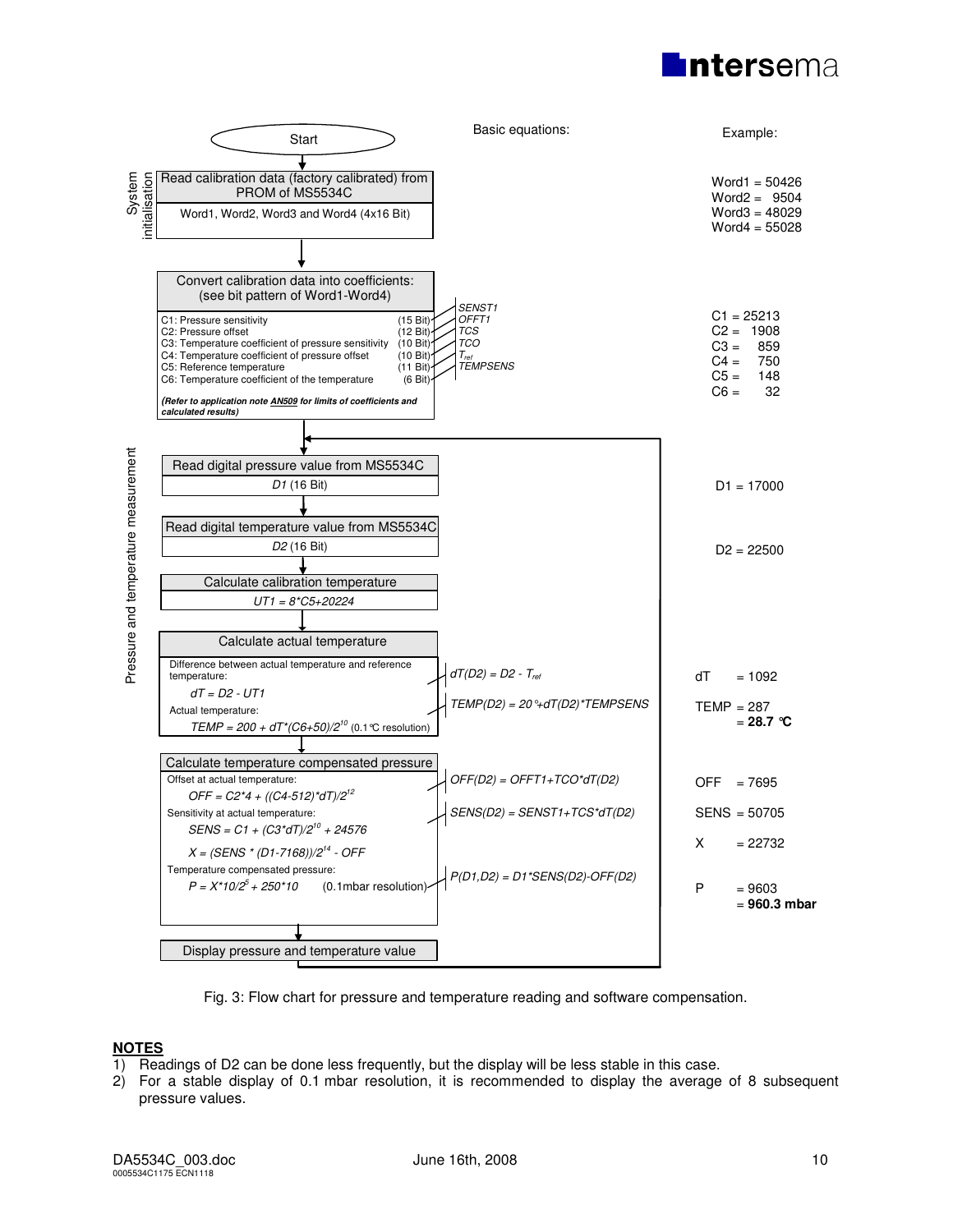

|       |                 |                  |             |                 |                 |                 |                 | C1 (15 Bit)     |                 |                 |                 |                 |                 |                 |                 | C <sub>5</sub> /I<br>Bit<br>1 |
|-------|-----------------|------------------|-------------|-----------------|-----------------|-----------------|-----------------|-----------------|-----------------|-----------------|-----------------|-----------------|-----------------|-----------------|-----------------|-------------------------------|
| Word1 | DB14            | DB <sub>13</sub> | <b>DB12</b> | <b>DB11</b>     | <b>DB10</b>     | DB <sub>9</sub> | DB8             | DB7             | DB <sub>6</sub> | DB <sub>5</sub> | DB4             | DB <sub>3</sub> | DB <sub>2</sub> | DB1             | DB <sub>0</sub> | <b>DB10</b>                   |
|       |                 |                  |             |                 | C5/II (10 Bit)  |                 |                 |                 |                 |                 |                 |                 | C6 (6 Bit)      |                 |                 |                               |
| Word2 | DB <sub>9</sub> | DB8              | DB7         | DB <sub>6</sub> | DB <sub>5</sub> | DB4             | DB <sub>3</sub> | DB <sub>2</sub> | DB <sub>1</sub> | DB <sub>0</sub> | DB <sub>5</sub> | DB4             | DB <sub>3</sub> | DB <sub>2</sub> | DB1             | DB <sub>0</sub>               |
|       |                 |                  |             |                 | C4 (10 Bit)     |                 |                 |                 |                 |                 |                 |                 | C2/I (6 Bit)    |                 |                 |                               |
| Word3 | DB <sub>9</sub> | DB8              | DB7         | DB <sub>6</sub> | DB <sub>5</sub> | DB4             | DB <sub>3</sub> | DB <sub>2</sub> | DB1             | DB <sub>0</sub> | DB11            | <b>DB10</b>     | DB <sub>9</sub> | DB8             | DB7             | DB <sub>6</sub>               |
|       |                 |                  |             |                 | C3 (10 Bit)     |                 |                 |                 |                 |                 |                 |                 | C2/II (6-Bit)   |                 |                 |                               |
| Word4 | DB <sub>9</sub> | DB8              | DB7         | DB <sub>6</sub> | DB <sub>5</sub> | DB4             | DB <sub>3</sub> | DB <sub>2</sub> | DB1             | DB <sub>0</sub> | DB <sub>5</sub> | DB4             | DB <sub>3</sub> | DB <sub>2</sub> | DB1             | DB <sub>0</sub>               |

Fig. 4: Arrangement (Bit-pattern) of calibration data in Word1 to Word4.

#### **SECOND-ORDER TEMPERATURE COMPENSATION**

In order to obtain best accuracy over the whole temperature range, it is recommended to compensate for the non-linearity of the output of the temperature sensor. This can be achieved by correcting the calculated temperature and pressure by a second order correction factor. The second-order factors are calculated as follows:



Fig. 5: Flow chart for calculating the temperature and pressure to the optimum accuracy.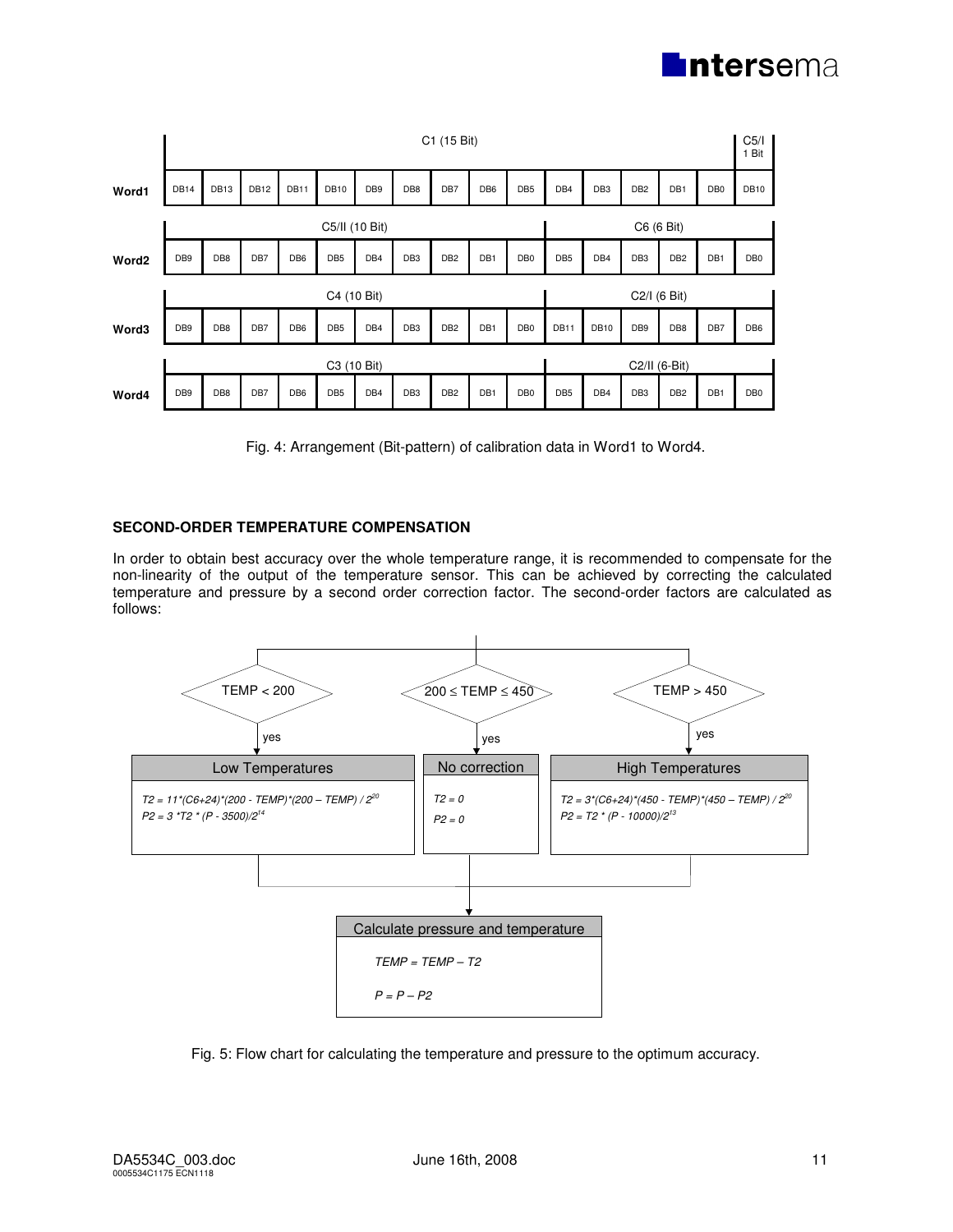

#### **SERIAL INTERFACE**

The MS5534C communicates with microprocessors and other digital systems via a 3-wire synchronous serial interface as shown in Fig. 1. The SCLK (Serial clock) signal initiates the communication and synchronises the data transfer with each Bit being sampled by the MS5534C on the rising edge of SCLK and each Bit being sent by the MS5534C on the rising edge of SCLK. The data should thus be sampled by the microcontroller on the falling edge of SCLK and sent to the MS5534C with the falling edge of SCLK. The SCLK-signal is generated by the microprocessor's system. The digital data provided by the MS5534C on the DOUT pin is either the conversion result or the software calibration data. In addition the signal DOUT (Data output) is also used to indicate the conversion status (conversion-ready signal, see below). The selection of the output data is done by sending the corresponding instruction on the pin DIN (Data input).

Following is a list of possible output data instructions:

| • Conversion start for pressure measurement and ADC-data-out    | "D1" | (Figure 6a) |
|-----------------------------------------------------------------|------|-------------|
| • Conversion start for temperature measurement and ADC-data-out | "D2" | (Figure 6b) |
| • Calibration data read-out sequence for Word1                  |      | (Figure 6c) |
| • Calibration data read-out sequence for Word2                  |      | (Figure 6d) |
| • Calibration data read-out sequence for Word3                  |      | (Figure 6c) |
| • Calibration data read-out sequence for Word4                  |      | (Figure 6d) |
| • RESET sequence                                                |      | (Figure 6e) |

Every communication starts with an instruction sequence at pin DIN. Fig. 6 shows the timing diagrams for the MS5534C. The device does not need a 'Chip select' signal. Instead there is a START sequence (3-Bit high) before each SETUP sequence and STOP sequence (3-Bit low) after each SETUP sequence. The SETUP sequence consists in 4-Bit that select a reading of pressure, temperature or calibration data. In case of pressure- (D1) or temperature- (D2) reading the module acknowledges the start of a conversion by a low to high transition at pin DOUT.

Two additional clocks at SCLK are required after the acknowledge signal. Then SCLK is to be held low by the microcontroller until a high to low transition on DOUT indicates the end of the conversion.

This signal can be used to create an interrupt in the microcontroller. The microcontroller may now read out the 16-Bit word by giving another 17 clocks on the SLCK pin. It is possible to interrupt the data READOUT sequence with a hold of the SCLK signal. **It is important to always read out the last conversion result before starting a new conversion.** 

The RESET sequence is special as its unique pattern is recognised by the module in any state. By consequence it can be used to restart if synchronisation between the microcontroller and the MS5534C has been lost. This sequence is 21-Bit long. The DOUT signal might change during that sequence (see Fig. 6e). It is recommended to send the RESET sequence before first CONVERSION sequence to avoid hanging up the protocol permanently in case of electrical interference.



Fig. 6a: D1 ACQUISITION sequence.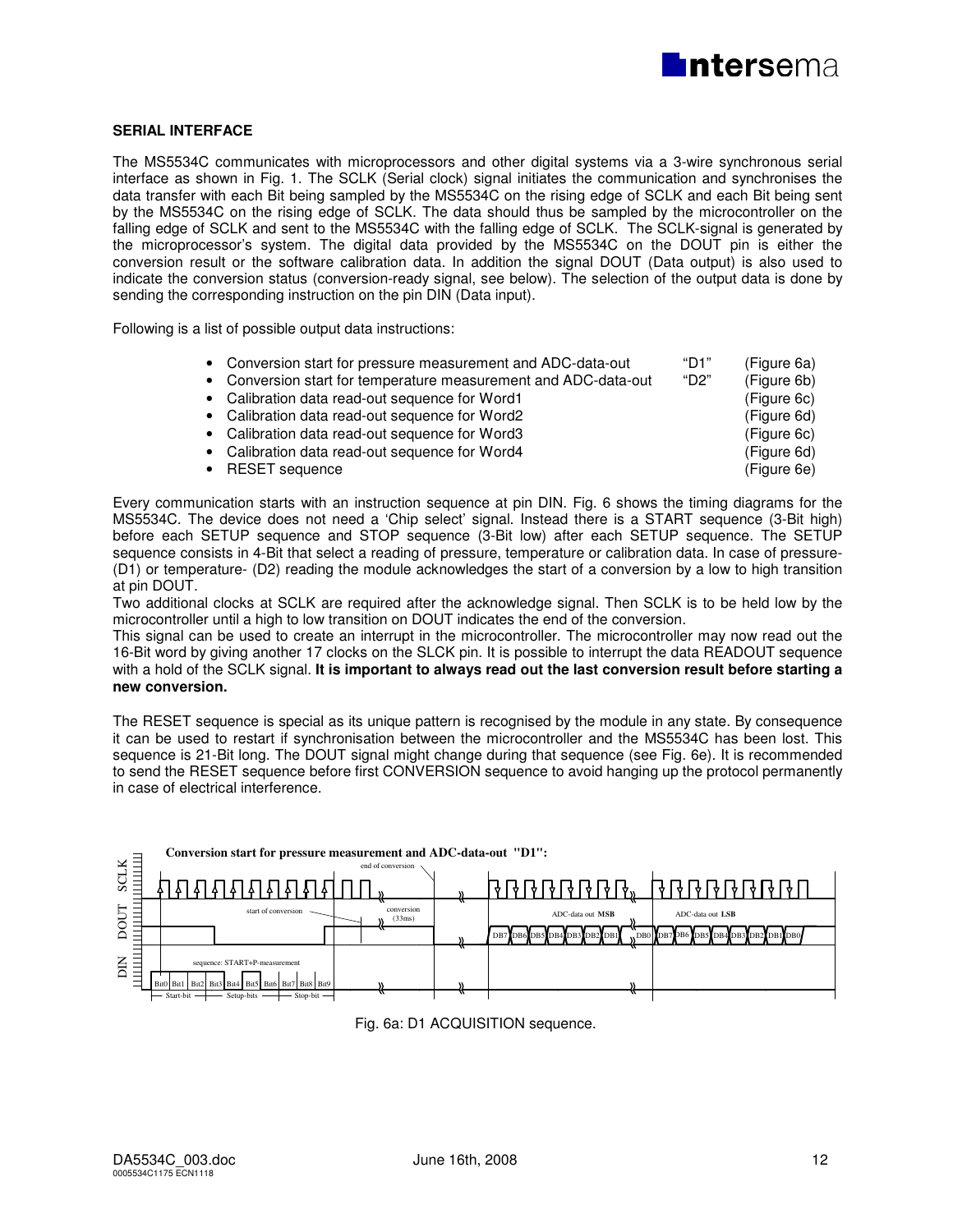















Fig. 6e: RESET sequence (21-Bit).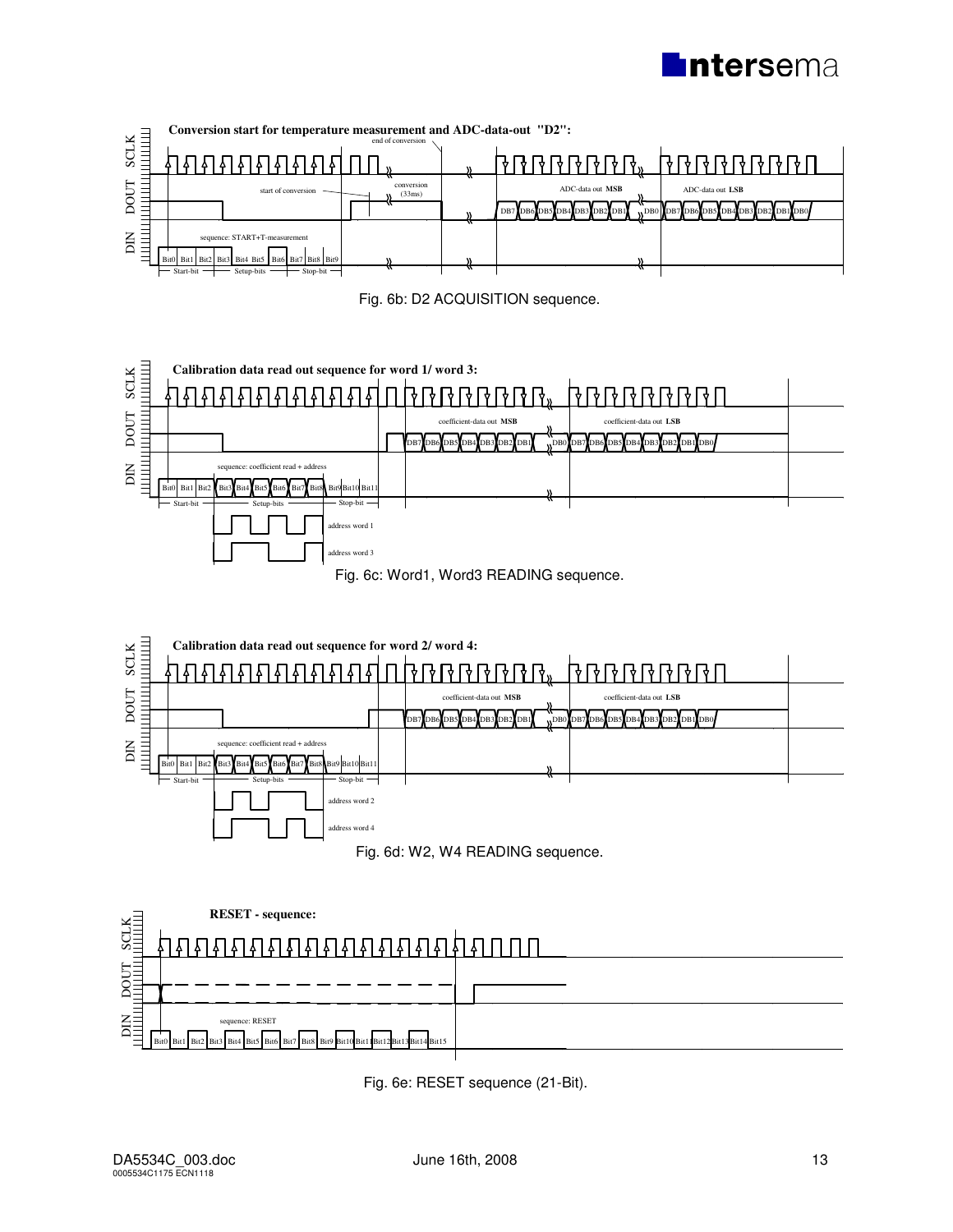## **APPLICATION INFORMATION**

#### **GENERAL**

The advantage of combining a pressure sensor with a directly adapted integrated circuit is to save other external components and to achieve very low power consumption. The main application field for this system includes portable devices with battery supply, but its high accuracy and resolution make it also suited for industrial and automotive applications. The possibility to compensate the sensor with software allows the user to adapt it to his particular application. Communication between the MS5534C and the widely available microcontrollers is realised over an easy-to-use 3-wire serial interface. Customers may select which microcontroller system to be used, and there are no specific standard interface cells required, which may be of interest for specially designed 4 Bitmicrocontroller applications.

#### **CALIBRATION**

The MS5534C is factory calibrated. The calibration data is stored inside the 64-Bit PROM memory.

#### **SOLDERING**

Please refer to the application note AN808 for all soldering issues.

#### **HUMIDITY, WATER PROTECTION**

The version MS5534CM carries a metal protection cap filled with silicone gel for enhanced protection against humidity. The properties of this gel ensure function of the sensor even when in direct water contact. This feature can be useful for waterproof watches or other applications, where direct water contact cannot be avoided. Nevertheless the user should avoid drying of hard materials like for example salt particles on the silicone gel surface. In this case it is better to rinse with clean water afterwards. Special care has to be taken to not mechanically damage the gel. Damaged gel could lead to air entrapment and consequently to unstable sensor signal, especially if the damage is close to the sensor surface.

The metal protection cap is fabricated of special anticorrosive stainless steel in order to avoid any corrosive battery effects inside the final product. The MS5534CM was qualified referring to the ISO Standard 2281 and can withstand a pressure of 11 bar in salt water. The concentration of the sea water used for the qualification is 41 g of see salt for 1 litre of DI water.

For underwater operations as specified in ISO Standard 2281 it is important to seal the sensor with a rubber Oring around the metal cap. Any salt water coming to the contact side (ceramic and pads) of the sensor could lead to permanent damage. Especially for "water-resistant 100 m" watches it is recommended to provide a stable mechanical pusher from the backside of the sensor. Otherwise the overpressure might push the sensor backwards and even bend the electronic board on which the sensor is mounted.

#### **LIGHT SENSITIVITY**

The MS5534C is sensitive to sunlight, especially to infrared light sources. This is due to the strong photo effect of silicon. As the effect is reversible there will be no damage, but the user has to take care that in the final product the sensor cannot be exposed to direct light during operation. This can be achieved for instance by placing mechanical parts with holes in such that light cannot pass.

#### **CONNECTION TO PCB**

The package outline of the module allows the use of a flexible PCB to connect it. This can be important for applications in watches and other special devices, and will also reduce mechanical stress on the device.

For applications subjected to mechanical shock, it is recommended to enhance the mechanical reliability of the solder junctions by covering the rim or the corners of MS5534C's ceramic substrate with glue or Globtop-like material.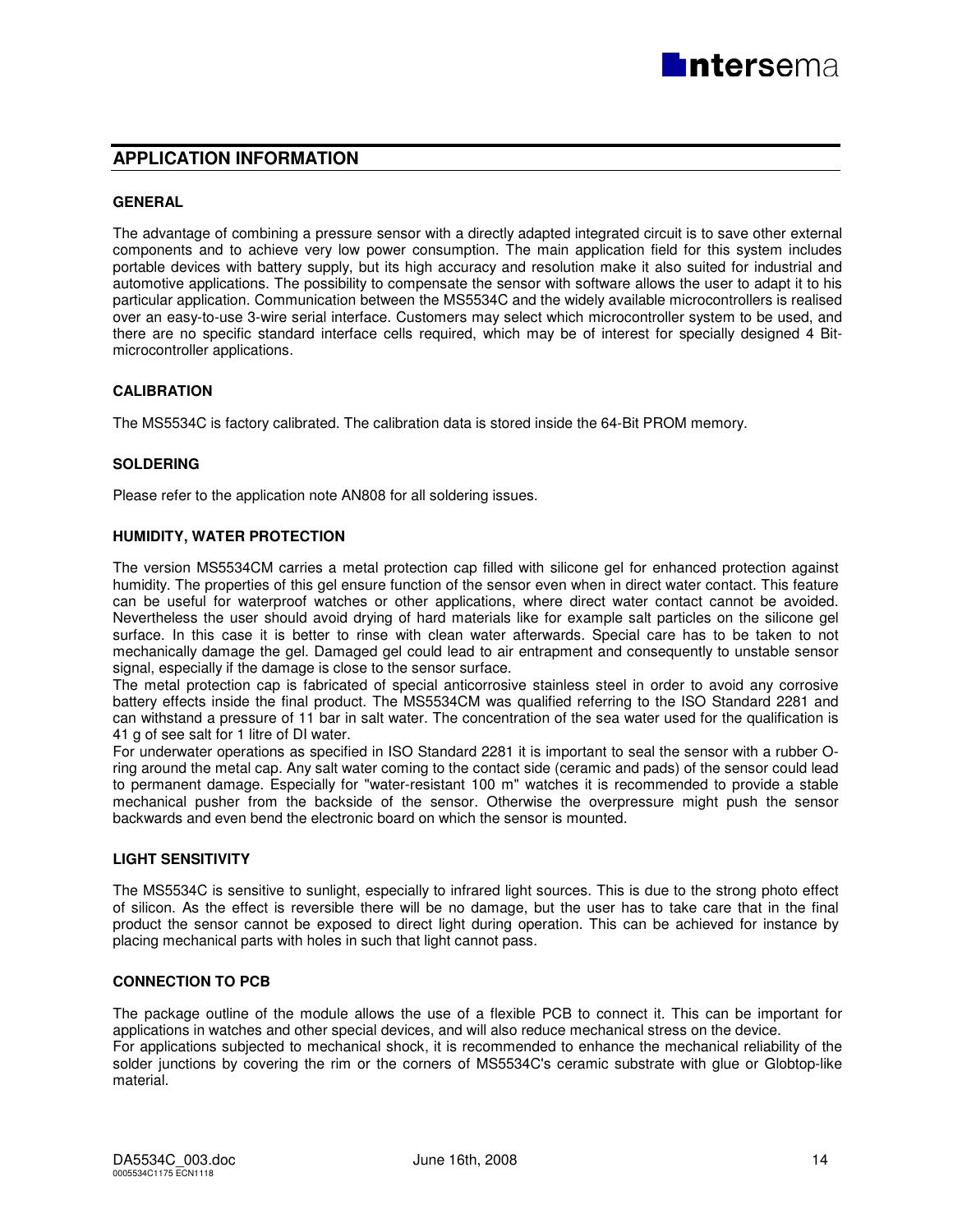

#### **DECOUPLING CAPACITOR**

Particular care must be taken when connecting the device to power supply. A 47 µF tantalum capacitor **must** be placed as close as possible of the MS5534C's VDD pin. This capacitor will stabilise the power supply during data conversion and thus, provide the highest possible accuracy.

### **APPLICATION EXAMPLE: ALTIMETER SYSTEM USING MS5534C**

MS5534C is a circuit that can be used in connection with a microcontroller in mobile altimeter applications. It is designed for low-voltage systems with a supply voltage of 3 V, particularly in battery applications. The MS5534C is optimised for low current consumption as the AD-converter clock (MCLK) can use the 32.768 kHz frequency of a standard watch crystal, which is supplied in most portable watch systems.

For applications in altimeter systems Intersema can deliver a simple formula to calculate the altitude, based on a linear interpolation, where the number of interpolation points influences the accuracy of the formula.



Figure 7: Demonstration of MS5534C in a mobile altimeter.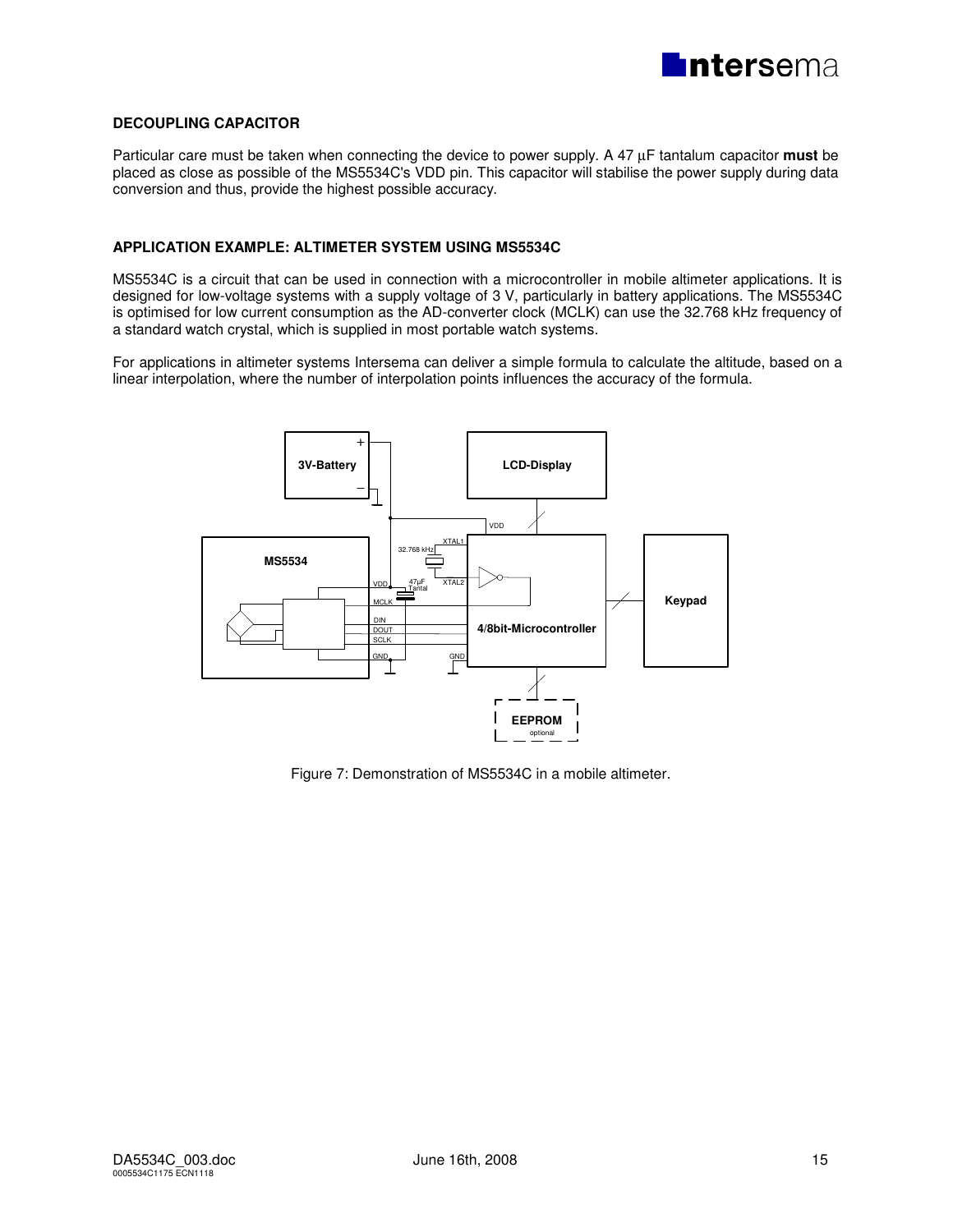

# **DEVICE PACKAGE OUTLINES**



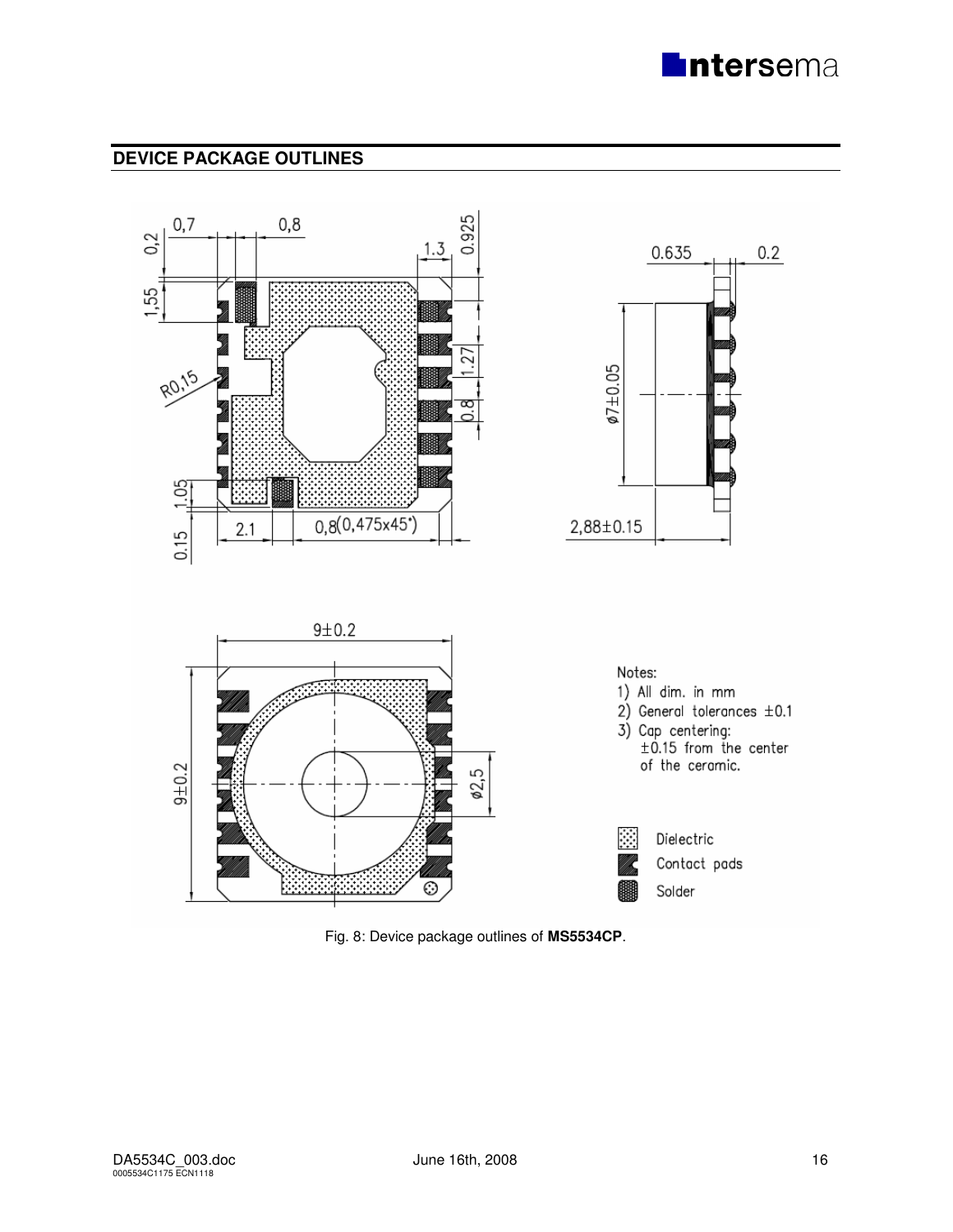

# **DEVICE PACKAGE OUTLINES**



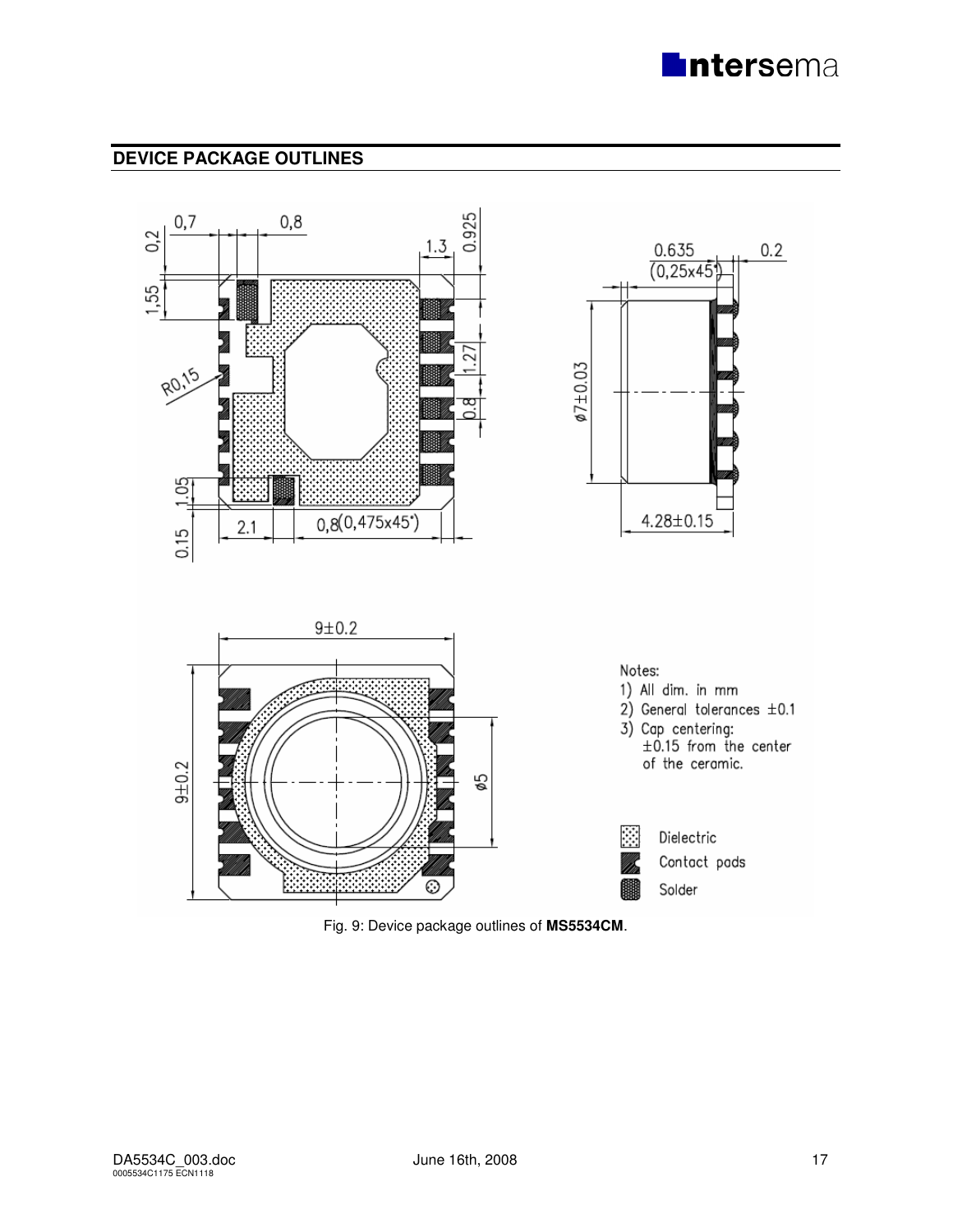

# **RECOMMENDED PAD LAYOUT**



Pad layout for bottom side of MS5534C soldered onto printed circuit board

All dim. in  $mm$ 

Fig. 10: Layout for bottom side

Pad layout for top side of MS5534C soldered onto printed circuit board



Fig. 11: Layout for top side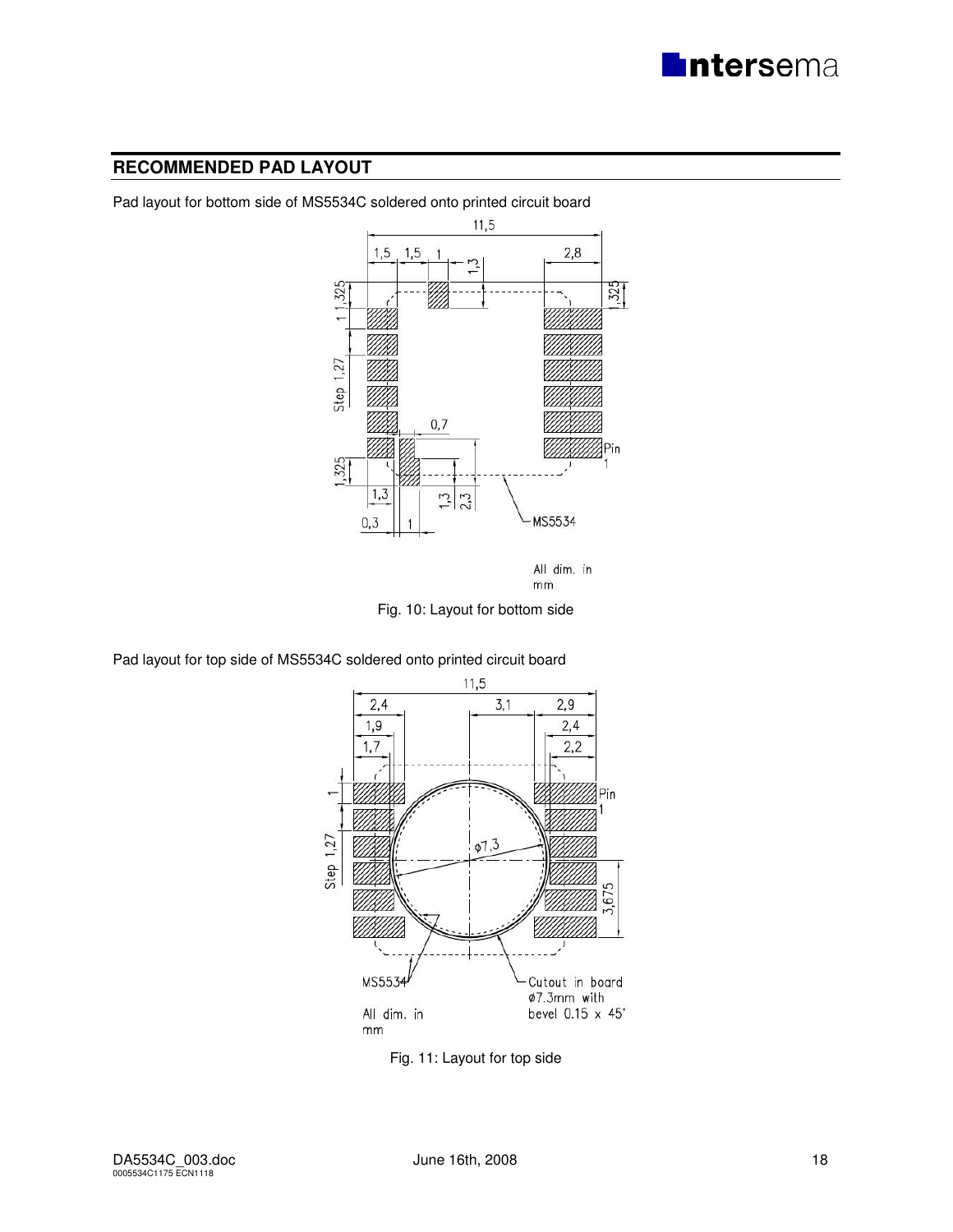

# **ASSEMBLY**

#### **MECHANICAL STRESS**

It is recommended to avoid mechanical stress on the PCB on which the sensor is mounted. The thickness of the PCB should not be below 1.6 mm. A thicker PCB is stiffer creating less stress on the soldering contacts. For applications where mechanical stress cannot be avoided (for example ultrasound welding of the case or thin PCB's in watches) please fix the sensor with drops of low stress epoxy (for example Hysol FP-4401) at the corners of the sensor as shown below.



#### **MOUNTING**

The MS5534C can be placed with automatic Pick&Place equipment using vacuum nozzles. It will not be damaged by the vacuum. Due to the low stress assembly the sensor does not show pressure hysteresis effects. Special care has to be taken to not touch the protective gel of the sensor during the assembly.

The MS5534C can be mounted with the cap down or the cap looking upwards. In both cases it is important to solder all contact pads. The Pins PEN and PV shall be left open or connected to VDD. **Do not connect the Pins PEN and PV to GND!** 



#### **SEALING WITH O-RING**

In products like outdoor watches the electronics must be protected against direct water or humidity. For those products the MS5534CM provides the possibility to seal with an O-ring. The protective cap of the MS5534CM is made of special anticorrosive stainless steel with a polished surface. In addition to this the MS5534CM is filled with silicone gel covering the sensor and the bonding wires. The O-ring (or O-rings) shall be placed at the outer diameter of the metal cap. This method avoids mechanical stress because the sensor can move in vertical direction.

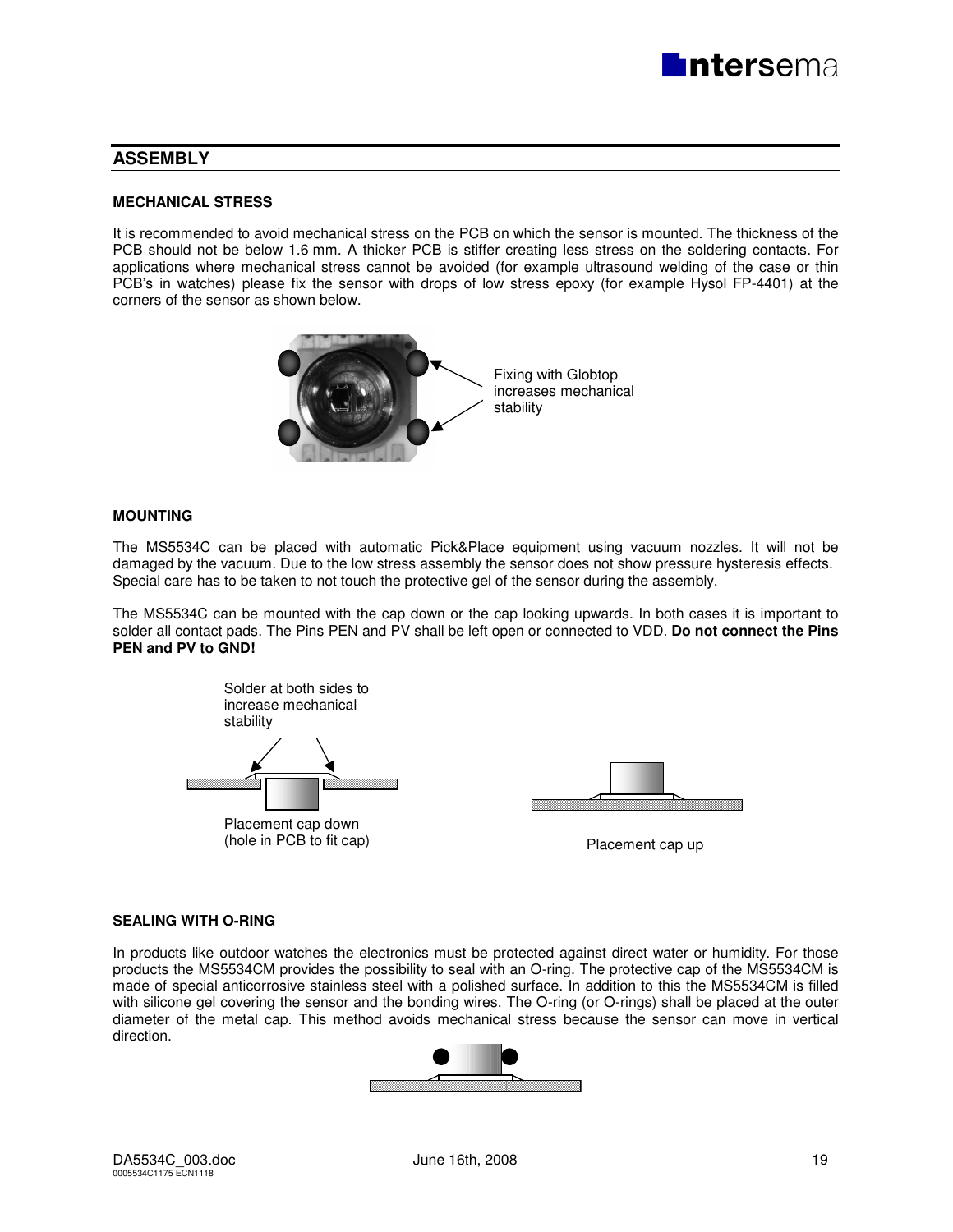

### **CLEANING**

The MS5534C has been manufactured under cleanroom conditions. Each device has been inspected for the homogeneity and the cleanness of the silicone gel. It is therefore recommended to assemble the sensor under class 10'000 or better conditions. Should this not be possible, it is recommended to protect the sensor opening during assembly from entering particles and dust. To avoid cleaning of the PCB, solder paste of type "no-clean" shall be used. **Cleaning might damage the sensor!** 

#### **ESD PRECAUTIONS**

The electrical contact pads are protected against ESD up to 4 kV HBM (human body model). It is therefore essential to ground machines and personal properly during assembly and handling of the device. The MS5534C is shipped in antistatic transport boxes. Any test adapters or production transport boxes used during the assembly of the sensor shall be of an equivalent antistatic material.